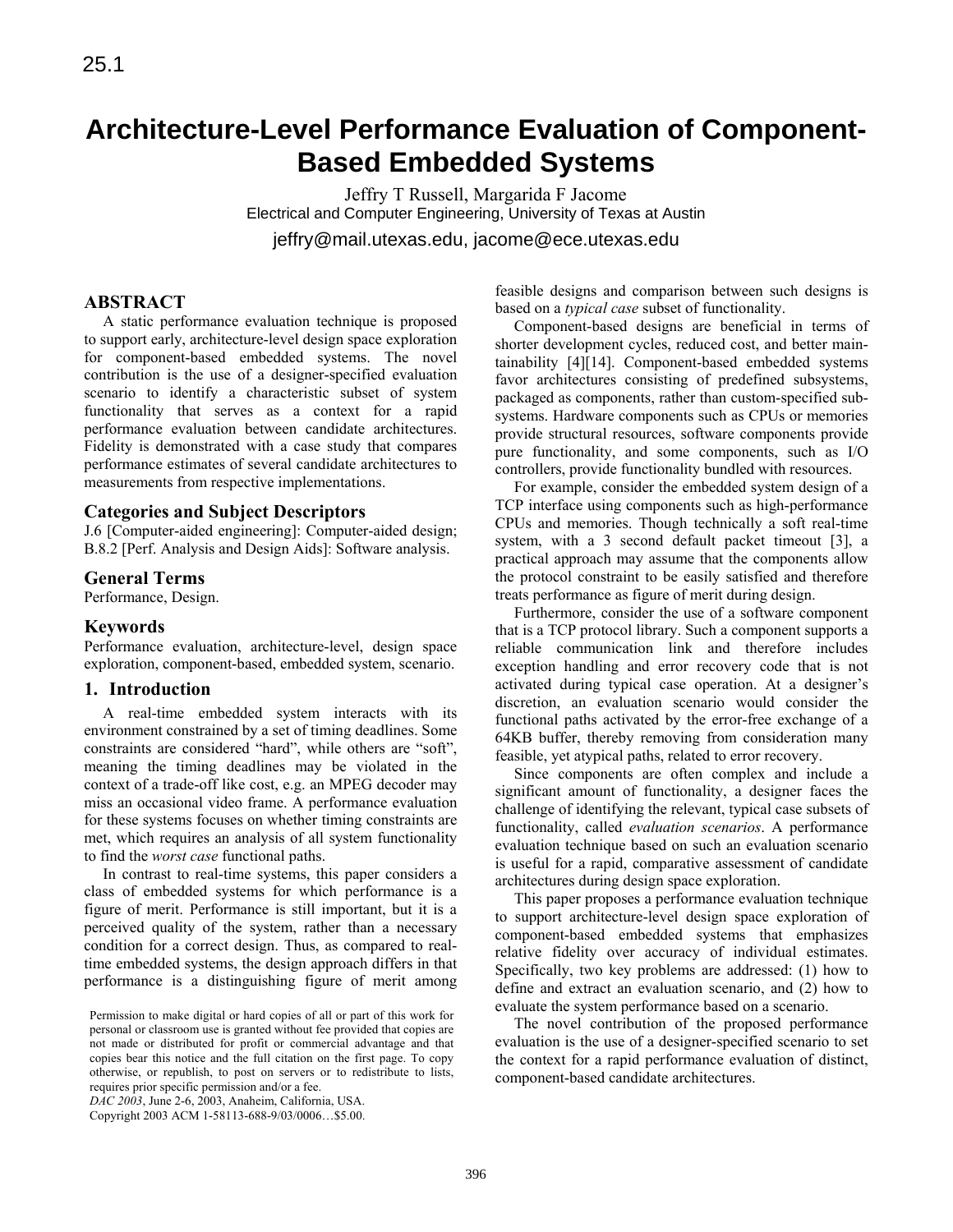The approach focuses on an interactive definition of evaluation scenarios through incremental refinement of a functional specification to identify control flow paths corresponding to typical case behaviors. This challenging task is assisted by a semi-automated technique that can be applied simultaneously to software and hardware components. From each evaluation scenario, a pseudo-trace is statically generated, and pertinent architecture features are distilled into operation execution costs that are used to estimate an execution time.

## **2. Related Work**

Design space exploration research can be classified as addressing aspects of representation, estimation, and exploration algorithms [11]. Our proposed technique supports estimation by providing a rapid performance evaluation of component-based architectures suitable for use in an existing framework that generates candidate architectures.

Many performance estimation techniques used in realtime systems are based on a course-grained model in which the atomic element is a software *process*. This work considers a lower level of detail, e.g. instructions or operations.

Within this scope of related work, the proposed performance evaluation technique is novel in the sense that it is an abstract, static model that reports a value for *typical case* operation (sometimes called an *average* case). Generally, static models have been used to determine bounds on performance, and most estimates that return typical values are based on dynamic models.

Static, abstract performance estimation models are present in codesign methodologies to facilitate quick computation, e.g. POLIS [15], COSYMA [1], and TOSCA [1]. These environments rely upon a *restricted* specification language, which is biased towards a custom-specified (or generative) design approach, rather than the componentbased approach used in our technique.

Several performance estimation techniques use a more detailed, static analysis model to conservatively estimate a performance bound, e.g. the tool Cinderella [9] implements a static analysis technique that implicitly considers all possible execution paths to find the extreme basic block execution counts. The execution time of each basic block is derived from databook values.

Dynamic estimation techniques are essentially based on a simulation of a system, from which performance is measured, e.g. Ptolemy [10][16]. Such approaches are poorly suited for design space exploration because of the need to construct a virtual system, the hand coding of abstract models, or the time required for simulation.

A few recent publications have similarly reported estimates for a typical case based on a static model. Gupta et al. proposed a static model generated by profiling a program and relying on databook values to determine operation costs [6]. Lahiri et al. focus on bus communication using a previously captured execution trace [8], but do not consider other architecture features such as variations in the configuration of busses and memories. The abstract s-graph representation in POLIS can be used to estimate typical values, where profiling is used to determine the typical case path through the graphs [15].

Though these approaches operate on static models, they all require an initial dynamic analysis to characterize the functional paths. In contrast, our proposed technique assists a designer in the specification of the evaluation scenario using only static models.

# **3. Background**

Component-based design is a common topic in recent literature, but the term "component" usually implies a software member and treats hardware as a fixed execution platform [2][5][14]. This paper uses *component* to describe hardware or software members whose specification is fixed, though possibly parameterized. Our precise definition of component is deferred until the features of architecture representation are explained.

## **3.1 Representation Model**

To support the proposed evaluation model, a minimal representation model is described. An *architecture* is an abstract representation of a design that is expressed as a topology or configuration of subsystems. An architecture is decomposed into two distinct, but related, topologies: functional and structural.

In a *functional architecture*, subsystems specify functionality and connections indicate flow of control linkage. For convenience, a subsystem in the functional architecture is called a *module*. The functional architecture specifies a set of (possibly) concurrent, sequential processes, where each process is specified by one or more modules. We assume each module is organized as one or more *procedures*, and each procedure is specified using an imperative language, i.e. as a sequence of operations. The *operations* are the primitives of functionality, and the level of abstraction can vary form source code operations to assembly instructions or their hardware counterparts. The example functional architecture in Figure 1(a) demonstrates a single software process specified with several modules. The connections between the modules, the *linkage*, express call/return control flow relationships. A module describing a separate hardware process, labeled "I/O Functionality", is also shown. The important aspect of the functional architecture is that flow of control can be followed between modules and across the hardware-software interface.

The *structural architecture* consists of subsystems that support execution of operations and connections that represent communication paths. Primitive subsystems represent the basic structural elements, simply called *elements*. Other subsystems may represent hierarchical aggregation. Limiting the taxonomy to the problem at hand, some elements may provide an *execution resource* and/or a *storage resource* (or neither). In general, elements with multiple connections provide an *interface* between these various communication paths. The structural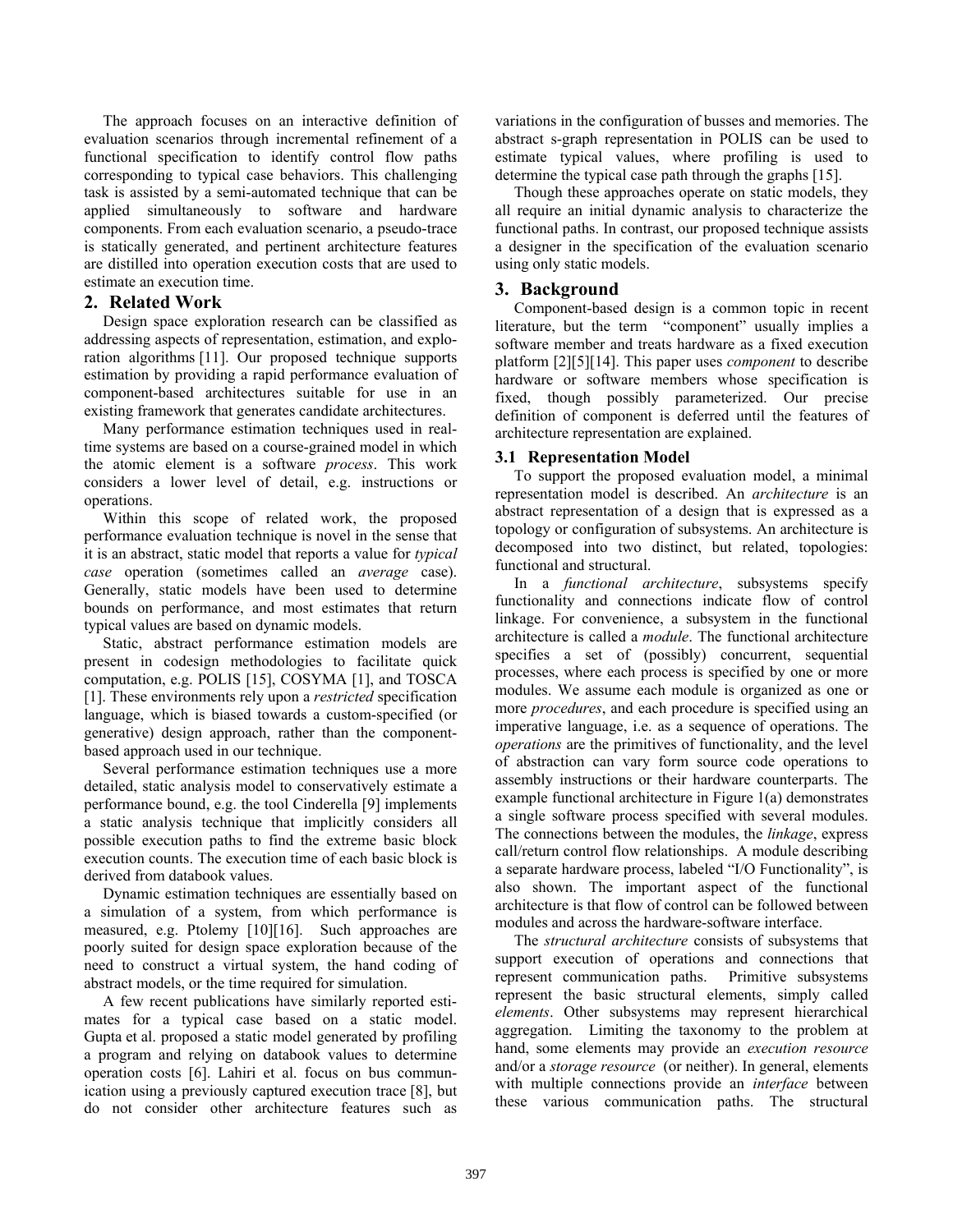architecture in Figure 1(b) demonstrates a topology of subsystems that consists of a CPU connected to multiple memories and an I/O controller (IOC). The "CPU" is an aggregation, indicated by the dashed box. Elements such as the "bridge" and "memory controller" serve as interfaces. Elements providing resources are marked with "E" for execution and "S" for storage.

#### **3.2 Functional Representation**

Recall that system functionality is described as a set of processes specified with a set of procedures organized as modules. The underlying formalism to express procedure functionality is a control flow graph (CFG) in which nodes are operations and edges are potential flow of control. Operations affect flow of control or modify variables specified as *operands.*

The CFG is a common representation that can be easily derived from an imperative source code specification such as C or Verilog. A formal description of the CFG used in the present technique is found in our previous work [12].

#### **3.3 Resource Mapping**

The two views of an architecture are related by a *mapping* that associates operations in the functional architecture with resources in the structural architecture.

 Every operation is mapped to an execution resource, and operands, if present, are mapped to a storage resource. Referring to Figure 1, the software modules are mapped to the "core processor" execution resource, and the hardware module is mapped to the "IOC" execution resource (a *fixed* mapping). The mapping of operands to storage resources varies from operation to operation, and in the example of Figure 1, potential storage resources are the core processor registers, DRAM 1, DRAM 2, or IOC registers. Different mapping schemes are considered architecture variations.

#### **3.4 Operation Cost Model**

Emphasizing computational simplicity and memory access, a basic model for the average *execution cost* for an operation type,  $\bar{c}$ , is used. There are three parts: core processor time, instruction fetch time, and an optional memory access time:  $\bar{c} = c_{\text{core}} + c_{\text{instr}} + c_{\text{mem}}$ , decomposed as:

$$
c_{\text{core}} = n \tau_{\text{core}}
$$
,  $c_{\text{instr}} = p_{\text{rd}}^{\text{instr}} m^{\text{instr}} t^{\text{instr}}$ , and  
 $c_{\text{mem}} = p_{\text{r/w}} m_{\text{r/w}}^{\text{mem}} t_{\text{r/w}}^{\text{mem}}$ 

where *n* is core processor cycle count,  $\tau_{\text{core}}$  is core processor cycle time, *m* is number words accessed and *t* is the access time from a specific execution resource to a particular storage resource. The superscript of a variable indicates the storage resource, and the subscript indicates a read or write access. Each external memory access component cost exists for an individual operation with some probability, *p* , which represents a cache miss for a read or the likelihood that a write operation cannot be posted.

The core processor time is associated with an operation through the execution resource mapping, and it includes time to access any elements that execute at the core processor rate, e.g. the time to access processor registers. The cycle count is a databook value and the cycle time is a component parameter.

Operations mapped to a processor execution resource have an instruction fetch cost that accounts for the external memory access time. Note that  $m = 0$  for fixed functionality, e.g. for an IOC.

The optional memory access cost,  $t_{r/w}^{\text{mem}}$ , is the access time to a particular storage resource from an execution resource and is derived from structural topology by considering the storage resource mapping for each operand. For example, in Figure 1,  $t_r^{\text{dram1}}$  is the read access cost to DRAM 1 memory from the core processor.

This abstract model for operation cost neglects numerous details of individual operations, and assumes independence between operations. We anticipate that more sophisticated analysis techniques can be applied to basic blocks to obtain a more accurate execution cost based on micro-architecture details of the target processor.

#### **3.5 Components**

A *component* is a set of one or more subsystems and associated connections, i.e. a fixed topology of subsystems, that can be included in an architecture. Components are



**Figure 1. A network interface described by the functional architecture (a) and structural architecture (b).**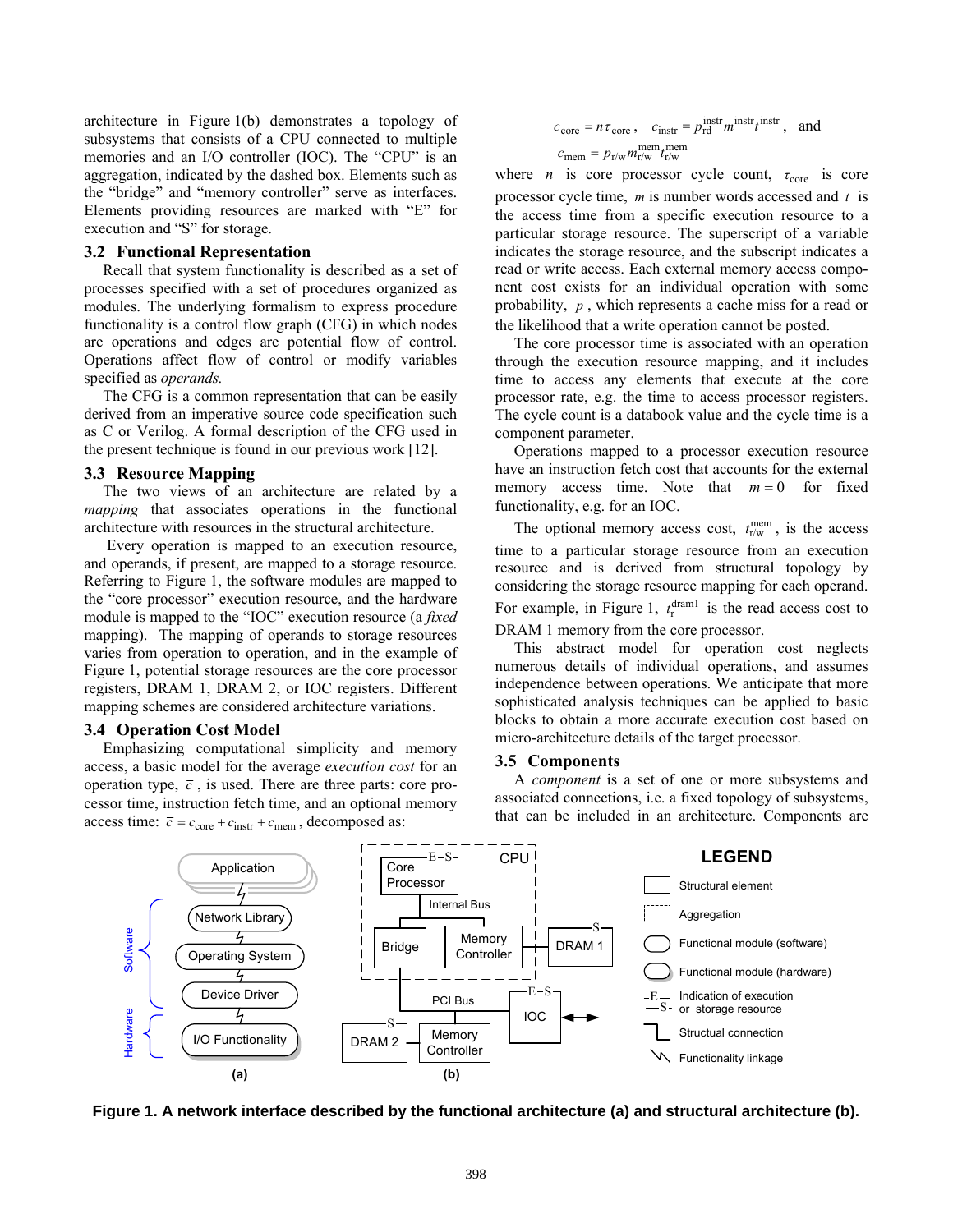reusable, may be hardware and/or software, and are generally available from a library. A component may be delivered in many forms, e.g. software source code, an intellectual property core for VLSI design, a synthesizable hardware description language, or a discrete integrated circuit. To clarify explanation, components are assumed to have parameters that can be varied without affecting the fixed topology, e.g. operating frequency or size of memory.

## **3.6 Architecture Explorations**

Our approach assumes that the design space exploration framework delivers candidate architectures for evaluation. The *candidate architecture* is a configuration of components that expresses both a structural architecture, which provides the required physical resources, and a functional architecture that fulfils the system behavior requirements. Candidate architectures are determined by the topology and number of subsystems as well as the population of individual subsystems. The manner in which individual components contribute to an architecture ranges in complexity from a simple subsystem population to instantiating a portion of topology containing several subsystems. Minor architecture variations that do not affect the topology are under control of the designer based on changes to component parameters and the resource mapping.

Figure 2 demonstrates several different candidate architectures. Within the single topology of Figure 2(a), different components can populate a subsystem, e.g. the CPU. Figure 2(b) is a more complex topology that uses an additional physical memory on a separate bus. The potential trade-off is lower cost with a single memory (a), versus improved performance with a second memory "close" to the IOC (b). The impact on system functionality is also demonstrated by the inclusion of different IOCs with the corresponding fixed functionality.

# **4. Scenario-Based Performance Evaluation**

A key contribution of the proposed technique is the



**Figure 2. Variations from subsystems or topology.** 

application of an evaluation scenario to identify a characteristic subset of functionality that serves as a basis for a performance evaluation. Once a scenario is specified, it is used to generate a pseudo-trace. The operation execution costs are derived from the resource mapping, from which a performance evaluation is calculated.

## **4.1 Identifying Characteristic Functionality**

The functional architecture is incrementally refined into the evaluation scenario through three levels of refinement listed in Table 1. The first step establishes the total set of system functionality, based on the candidate architecture. The second step identifies a subset of the functional specification and the start/end nodes for the scenario. The last step is a detailed analysis of the functional specification that results in an evaluation scenario [13]. The case study in Section 5 quantitatively demonstrates the functional architecture a designer needs to consider in each step.

## **4.2 Scenario Specification**

Intuitively, an evaluation scenario corresponds to a walk through the collection of CFGs that expresses the functional architecture. The evaluation scenario was introduced in the context of software programs in a previous work [13]. Important details are summarized here.

To specify a scenario, the start and end nodes are identified, and each control flow edge is annotated with the number of times it is traversed in the walk. Only control flow operations, i.e. those with multiple outbound edges, need explicit annotation.

User understandable *constraints* are associated with nodes and express dataflow facts, e.g. " $a = 0$ " or " $b < 2$ ". They are expressed in terms of the functional specification and are interpreted according to the semantics of operations. In this simplified explanation, edge annotations are equivalent to constraining control operation predicates [13].

The flow of scenario specification is shown in Figure 3. At the start of detailed path analysis, the designer has identified a set of CFGs to analyze, and provides the start and end nodes of the scenario. To define a scenario, the

| <b>Step</b>                                           | How                                 | How is designer                |  |  |
|-------------------------------------------------------|-------------------------------------|--------------------------------|--|--|
| What is it?                                           | formed?                             | guided?                        |  |  |
| 1: Functional                                         | Design                              | Component                      |  |  |
| architecture                                          | exploration                         | specifications,                |  |  |
| Set of CFGs                                           | framework                           | resource mapping               |  |  |
| 2: Identify relevant                                  | Problem                             | Important system               |  |  |
| subset                                                | domain                              | goals.                         |  |  |
| Subset of CFGs,                                       | identifies                          | understanding of               |  |  |
| plus start and end                                    | interesting                         | functional                     |  |  |
| nodes                                                 | behavior                            | specification.                 |  |  |
| 3: Specify scenario<br>A control flow<br>walk on CFGs | Detailed<br>source code<br>analysis | Scenario<br>specification flow |  |  |

**Table 1. Identifying subset of system functionality.**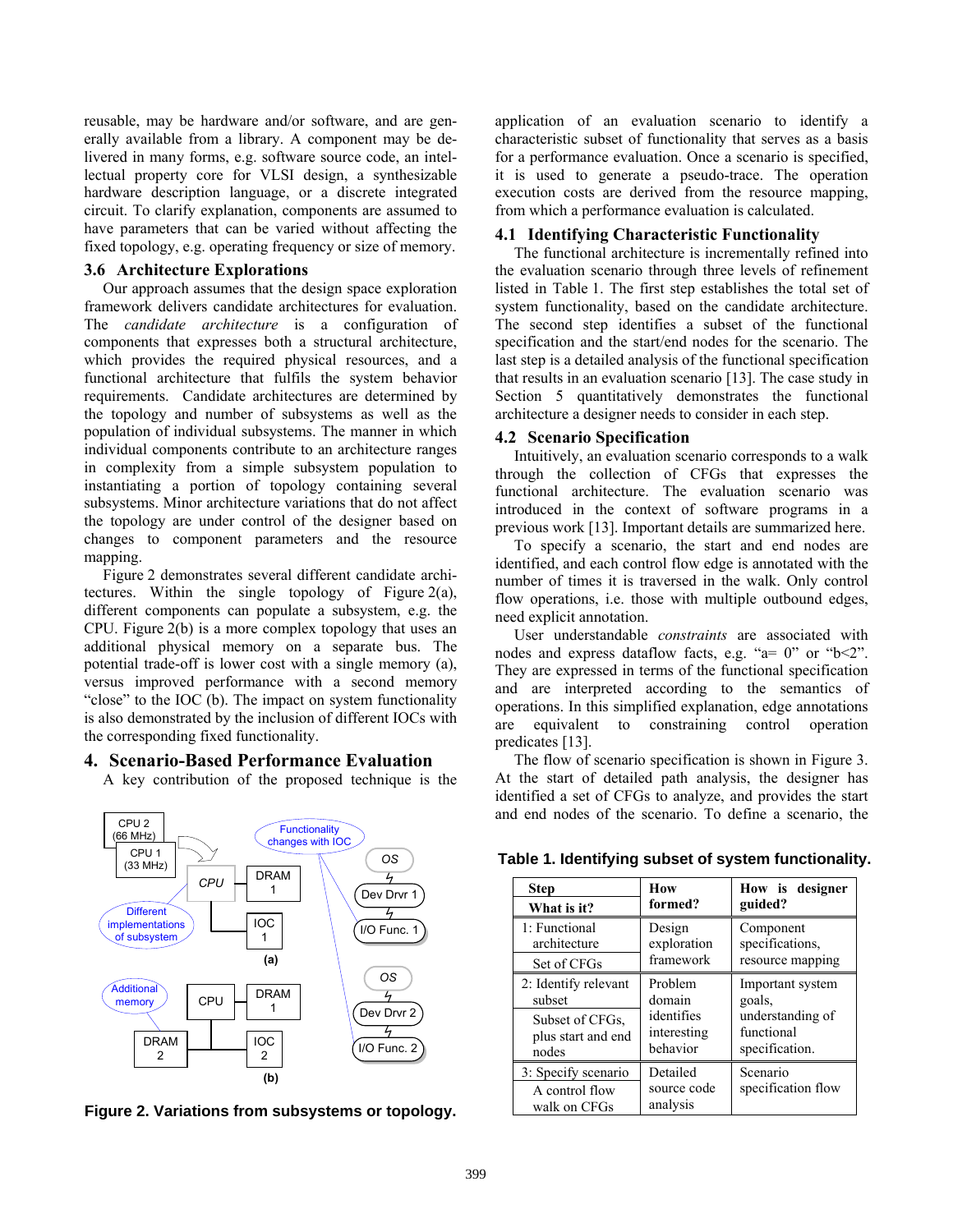designer needs to constrain all control operation predicates. An initial pruning cycle analyzes the control dependences between the start and end nodes and extracts predicate constraints that are then applied to the CFG. Based on these constraints, nodes are pruned from the CFG and data flow facts are propagated. A pruned control operation is considered constrained.

If the data flow fact propagation results in new constraints on any control operations, then subsequent automatic cycles continue until no new constraints are found. If there are any control operations left to constrain, a manual constraint cycle begins in which the designer provides a constraint. Using this constraint, more automatic constraint cycles are attempted. When all control operation predicates are constrained, the specification is complete.

Note that key metrics that demonstrate the efficacy of this method are the number of control operation nodes eliminated due to pruning (more is better), the number of constraints found automatically from propagation of data flow facts (more is better), and the number of manual constraints supplied by the designer (fewer is better).

#### **4.3 Pseudo-Trace Generation**

The pseudo-trace is generated by the walk from the start node to end node through the collection of CFGs as defined by control flow edge annotations. Each regular operation has only one outbound control flow, and each reachable control operation is constrained to describe how to traverse the edges. Sub-scenarios in a called function can be reused.

#### **4.4 Operation Costs**

The variables used in the cost model defined in Sec. 3.4 are determined from component properties, the architecture features, and designer supplied values. Some variables are simply databook values, such as the number of cycles to execute a particular operation (*n* and  $\tau_{\text{core}}$ ).

Variables related to storage resource access are derived from the topology of the structural architecture in combination with databook values. For example, consider the operation " $A = M1 + B$ " from a software component that is bound to the core processor in Figure 1. The



**Figure 3. Scenario specification flow.** 

variables A and B are bound to register operations, and variable M1 is a memory access bound to storage resource DRAM 1. The register access time is "built in" to the operation execution time. However, the memory access time to DRAM 1 depends on the elements traversed in the structural topology from the execution resource to the storage resource: the CPU internal bus, the CPU memory controller, and the DRAM 1, in this example.

Given that processor cores typically run an order of magnitude faster than external bus transactions, the configuration of busses and memories external to the processor component tend have a dominant role in an operation cost estimate.

The memory access cost for cached memory regions depends dramatically on the average hit rate. This variable in the cost model is supplied by the designer, an assumption made in several other estimation techniques [1][15].

#### **5. Case Study**

The case study applies the proposed technique to a performance evaluation of several candidate architectures based on the system of Figure 1. Two sets of results are reported: the effort to specify a scenario and a demonstration of the fidelity of the performance evaluation across different architectures.

#### **5.1 Experiment Setup**

The experiment considers a network interface based on software components from the commercial operating system VxWorks and standard integrated circuits, i.e. hardware components. The CPU component contributes a fixed topology with several subsystems (see Figure 1b). An I/O controller component contributes to both the structural architecture and the functional architecture.

Fixing the functional architecture, the two major structural variations shown in Figure 2 are explored, resulting in four different architectures. First, two different CPU components that differ in core processor speed are used, the Intel i960 $^{\circ}$  RP (1X or 33 MHz core) and RD (2X) or 66 MHz core). This illustrates populating a subsystem with different components as shown in Figure 2(a). Second, different topologies of the structural architecture are considered by adding a second storage resource (DRAM 2) shown in Figure 2(b).

#### **5.2 Scenario Specification**

The steps of Table 1 are applied to identify a characteristic subset of system functionality.

**Step 1**. The complex functional architecture is delivered from the exploration framework. The designer specifies the execution resource mapping by associating all software modules to the core processor (the IOC mapping is fixed).

Operands are mapped to the appropriate registers and the DRAM 1 storage resources, under the guidance of a compiler, except that the shared memory between the device driver and "I/O Functionality" is mapped to DRAM 2 when it is present in the structural architecture.